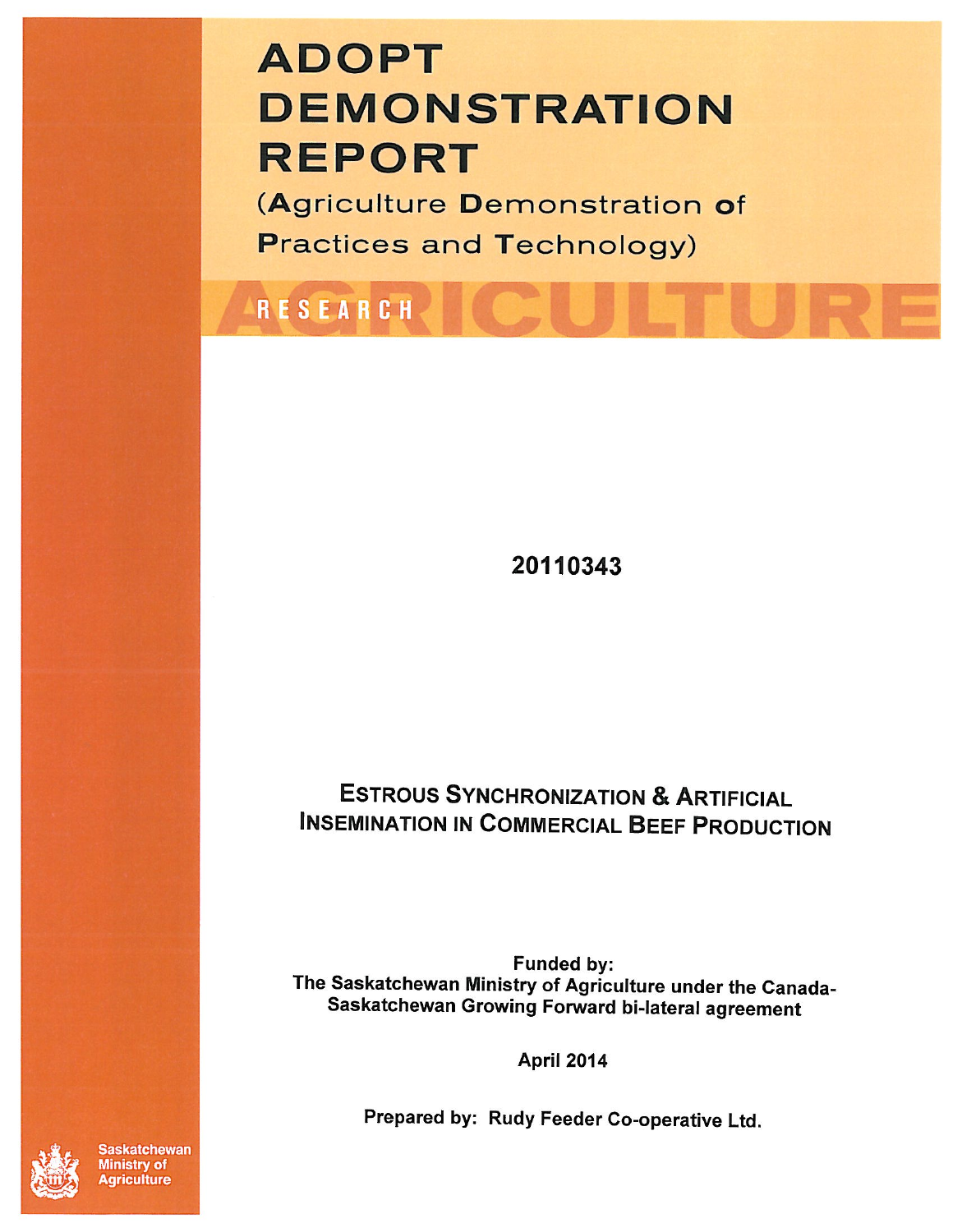# **Project Identification**

- **1. Project Title:** Estrus Synchronization & Artificial Insemination in Commercial Beef Production
- **2. Project Number:** 20110343

# **3. Producer Group Sponsoring the Project:**

Rudy Feeder Co-operative Box 670 Outlook, SK S0L 2N0

# **4. Project Location(s):**

Hanley, SK – Ivan and Lee Carpenter Elbow, SK – Brent and Karin Griffin Parkbeg, SK – Jason and Karla Hicks

# **5. Project start and end dates (month & year):**

Project started in May 2012 and was completed in December of 2013

# **6. Project contact person & contact details:**

Travis Peardon Livestock Specialist Saskatchewan Ministry of Agriculture Outlook Regional Office (306) 867 - 5504 travis.peardon@gov.sk.ca

Colby Elford Livestock Specialist Saskatchewan Ministry of Agriculture Moose Jaw Regional Office (306) 694 - 8953 colby.elford@gov.sk.ca

# **Objectives and Rationale**

# **7. Project objectives:**

This objective of this project was to directly compare estrus synchronization and fixed-time artificial insemination with natural service breeding. This includes a complete economic analysis of both systems.

\_\_\_\_\_\_\_\_\_\_\_\_\_\_\_\_\_\_\_\_\_\_\_\_\_\_\_\_\_\_\_\_\_\_\_\_\_\_\_\_\_\_\_\_\_\_\_\_\_\_\_\_\_\_\_\_\_\_\_\_\_\_\_\_\_\_\_\_\_\_\_\_\_\_\_\_\_\_\_\_\_\_\_\_\_\_\_\_\_\_

# **8. Project Rationale:**

Estrus synchronization is a management practice that can help beef producers improve production efficiency and economic returns. Its purpose is to control estrus and ovulation in cycling females so that the breeding can be completed in a short period of time. Instead of females being bred over a series of 21 day cycles, synchronization can result in the majority of animals being bred in a matter of hours at the start of breeding season.

The objective of this project is to demonstrate the advantages of progesterone-implant based estrus synchronization protocols combined with artificial insemination. This will be directly compared to natural service breeding. This project will include a complete economic analysis of both breeding methods.

In the past, estrus synchronization protocols had low levels of reliability which resulted in correspondingly low pregnancy rates. New protocols are showing more success and as a result, more animals are becoming pregnant in a desired time frame. However, despite the fact that many of these protocols were developed in Canada, producer uptake of this technology has been slow in the beef sector; much slower than our rival beef producing nations.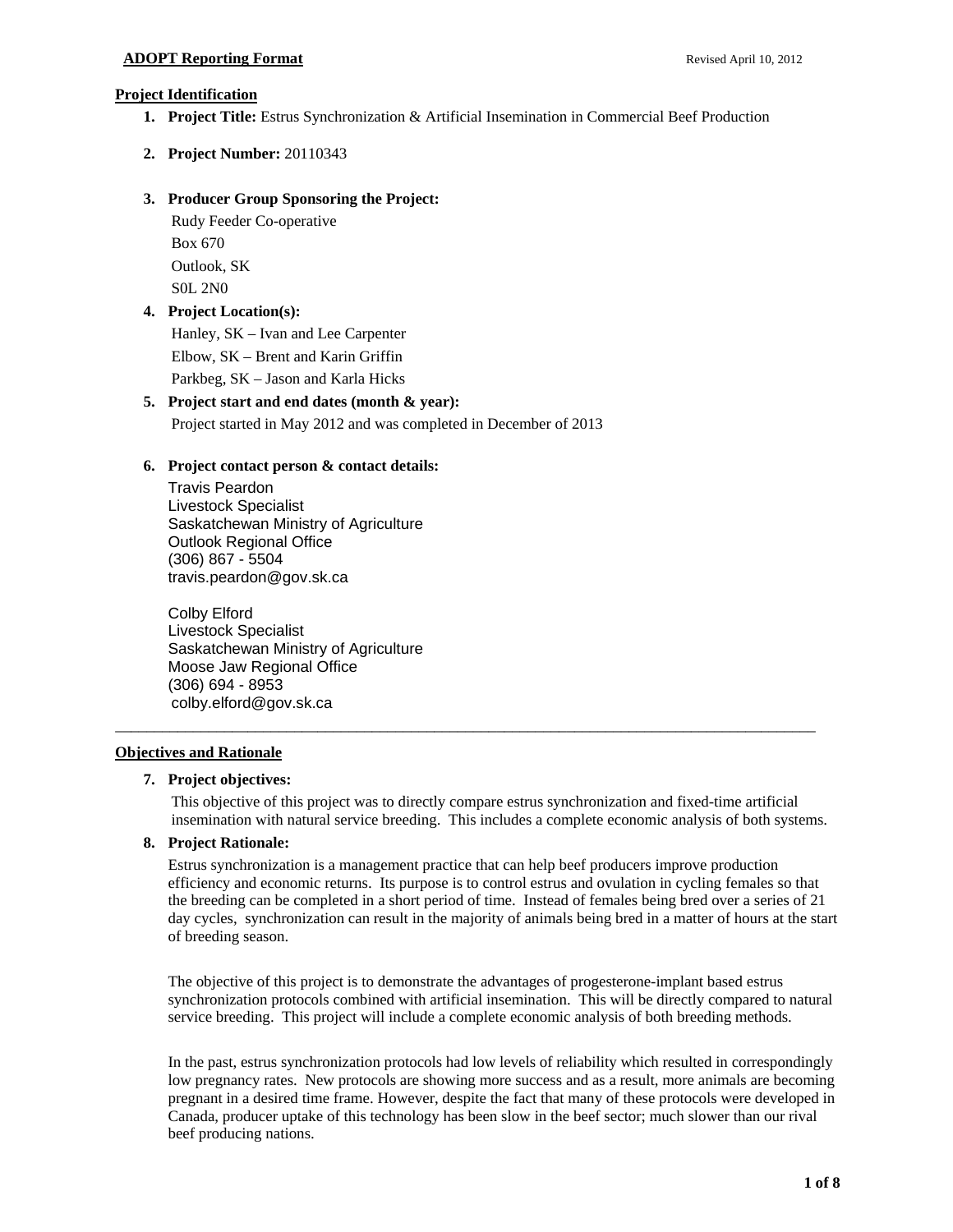# **Methodology and Results**

# **9. Methodology:**

This project was replicated at three different sites in Saskatchewan. The number of animals included at each location varied due to the amount of heifers that were available to be bred. At the Hanley location (Carpenters') a total of 42 heifers were included. Twenty one were estrus synchronized and artificially inseminated (Fixed-time artificial insemination, FTAIed), and 21 were included in the natural service group. At the Elbow location (Griffins') a total of 40 animals were included in the project. Twenty were FTAIed and 20 were in the natural service group. At the Parkbeg location (Hicks') a total of 59 heifers were included in the project. Twenty-nine were FTAIed and 30 were included in the natural service group. All heifers involved in this project were rectally palpated by a veterinarian to determine if they were cycling prior to inclusion. No heifers were found unsatisfactory for breeding.

\_\_\_\_\_\_\_\_\_\_\_\_\_\_\_\_\_\_\_\_\_\_\_\_\_\_\_\_\_\_\_\_\_\_\_\_\_\_\_\_\_\_\_\_\_\_\_\_\_\_\_\_\_\_\_\_\_\_\_\_\_\_\_\_\_\_\_\_\_\_\_\_\_\_\_\_\_\_\_\_\_\_\_\_\_\_\_\_

At each location, heifers were randomly allocated to both the natural service groups and the FTAI groups.

The same FTAI protocol was employed at each location. On the first day of the protocol (Day 0) , animals received 2 mL of estradiol benzoate ( Estradiol Benzoate 1 mg/ mL, Compounded by the Western College of Veterinary Medicine Pharmacy) intramuscularly and a progesterone-releasing vaginal implant (CIDR - Controlled Internal Drug Release, EAZI-BREED<sup>TM</sup> CIDR®, Zoetis)containing 1.38 g of progesterone. On Day 7 the progesterone implant was removed and the animals were given 2 mL of cloprostenol (Estrumate® 500 µg/mL, Merck Animal Health) intramuscularly. On Day 9 , the animals were artificially inseminated (AIed) 54 to 56 hours following vaginal implant removal and 2cc of gonadotropin-releasing hormone (Cystorelin<sup>®</sup> 50 µg/mL, Merial) was administered intramuscularly. All intramuscular injections were administered in the neck muscle. Fixed-time artificial insemination took place on the following dates. Hanley – May 10; Elbow – July 3; And Parkbeg June 20, 2012.

At each location, bulls were turned out with the natural service groups on the same day that their contemporaries were AIed . Ten days following AI , all heifers in the FTAI groups were also turned out with bulls to facilitate breeding of any animals that were not pregnant as a result of the AI (clean-up)..

All animals were pregnancy tested following the breeding season during the fall of 2012. Although pregnancy testing does give us an indication of the success of our program it was more useful for determining overall pregnancy rate. Actual calving data was preferentially used to determine the success or failure of the FTAI program..Both pregnancy test data and calving data are provided below.

Through the calving data, we were be able to compare calving interval of both the natural service and synchronized groups and determine how many animals were pregnant to AI .

After weaning all calves were individually weighed. Weaning weights of the natural service group were compared to the FTAI group.

# **10. Results**

# *Pregnancy Test Results – Elbow Location (Griffin Herd)*

In the Griffin herd, 20of 20 (100%) of animals in the FTAI group were diagnosed as pregnant and 18of 20 (90%) of animals in the natural service group were diagnosed as pregnant.

| <b>Months Pregnant</b> | <b>Synchronized Group</b> | <b>Natural Service Group</b> |
|------------------------|---------------------------|------------------------------|
| 4 months               |                           |                              |
| 3.5 months             |                           |                              |
| 3 months               |                           |                              |
| 2.5 months             |                           |                              |
| 2 months               |                           |                              |
| Open                   |                           |                              |

**Table 1.1 – Griffin Heifers (preg check on Nov. 14)**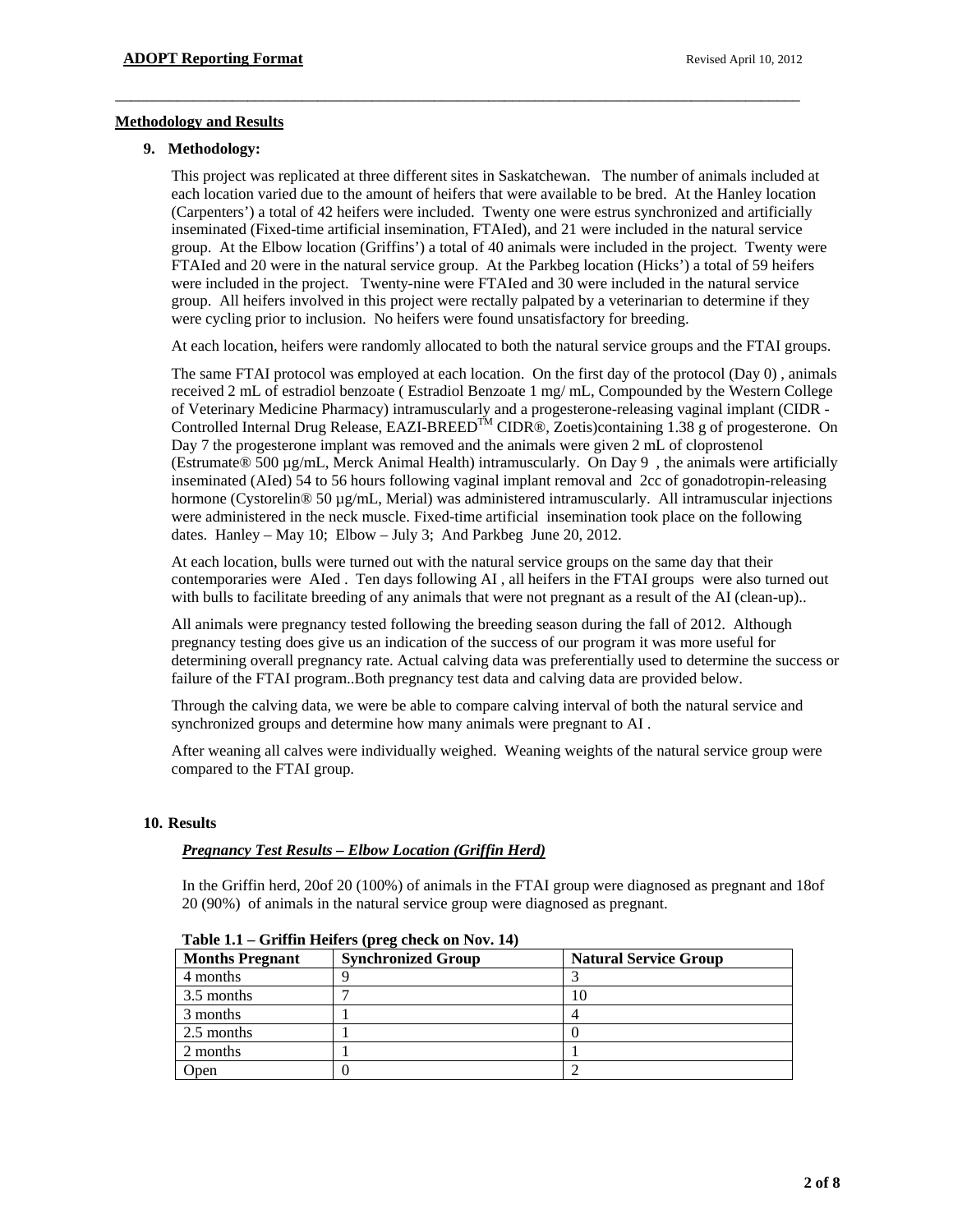# *Calving Data– Griffin Herd (Elbow Location)*

In the Griffin herd, 20 heifers were part of the natural service group and 20 were part of theFTAI group. As seen in Table 1.2, 13 of 20(65%) of heifers in theFTAI group calved AI-sired calves.. In the first natural heat following FTAI, 5 of20 (25%) became pregnant as a result of natural service mating. It is apparent that no animals became pregnant at the second natural heat and the remaining 2 of 20or 10% heifers became pregnant at the third natural heat following FTA.

According to the calving distribution, the natural service group achieved 12of 20 ( 60%)pregnancy during the first 21 days of the breeding season; 4 of 20 (20%) during the second 21 days; and 2 of 20 (10%) of heifers became pregnant during the third 21-day period. Two of 20 (10%) percent of the heifers in the natural service group did not conceive and were open at the end of the breeding season.

|                                           | Heifers Bred in Each Estrous Cycle (%) |                              |                       |                                 | <b>Total Pregnant</b> |
|-------------------------------------------|----------------------------------------|------------------------------|-----------------------|---------------------------------|-----------------------|
|                                           | <b>Fixed Time AI</b><br><b>Service</b> | 1 <sup>st</sup> Natural heat | $2nd$ Natural<br>heat | 3 <sup>rd</sup> Natural<br>heat | (%)                   |
| <b>FTAI</b><br>Group                      | 65                                     | 25                           |                       | 10                              | 100                   |
| <b>Natural</b><br><b>Service</b><br>Group | N/A                                    | 60                           | 20                    | 10                              | 90                    |

**Table 1.2 – Griffin Herd Calving Data** 

**Note: Natural heats are assumed based on the number of days post-FTAI and assuming an approximate 21-day estrus cycle** 

# *Weaning Weights – Griffin Herd (Elbow Location)*

Individual weaning weights were taken on all the progeny resulting from both breeding t groups. Table 1.3 shows that the FTAI heifers raised calves that weighed an average of 27 pounds more than calves that were born to heifers in the natural service group.

|                              | <b>Average Weaning Weights (lbs)</b> |
|------------------------------|--------------------------------------|
| <b>FTAI Group</b>            |                                      |
| <b>Natural Service Group</b> | 446                                  |

# *Pregnancy Test Resuts – Hicks Herd (Parkbeg Location)*

The Hicks herd was pregnancy tested using ultrasound approximately one month following the breeding season. In the FTAI group, 28of 29 (96%) of animals in the FTAI group were diagnosed as pregnant and 27of 30 (90%) of animals in the natural service group were diagnosed as pregnant.

| <b>Days Pregnant</b> | <b>FTAI Group</b> | <b>Natural Service</b><br>Group |
|----------------------|-------------------|---------------------------------|
| 80-90 days           | 15                |                                 |
| 70-80 days           | 3                 |                                 |
| 60-70 days           | 3                 | Q                               |
| 50-60 days           |                   |                                 |
| 40-50 days           | 3                 |                                 |
| 30-40 days           |                   |                                 |
| Open                 |                   |                                 |

| Table 2.1 – Hicks Heifers (preg check on Sept 17) |  |  |  |  |
|---------------------------------------------------|--|--|--|--|
|---------------------------------------------------|--|--|--|--|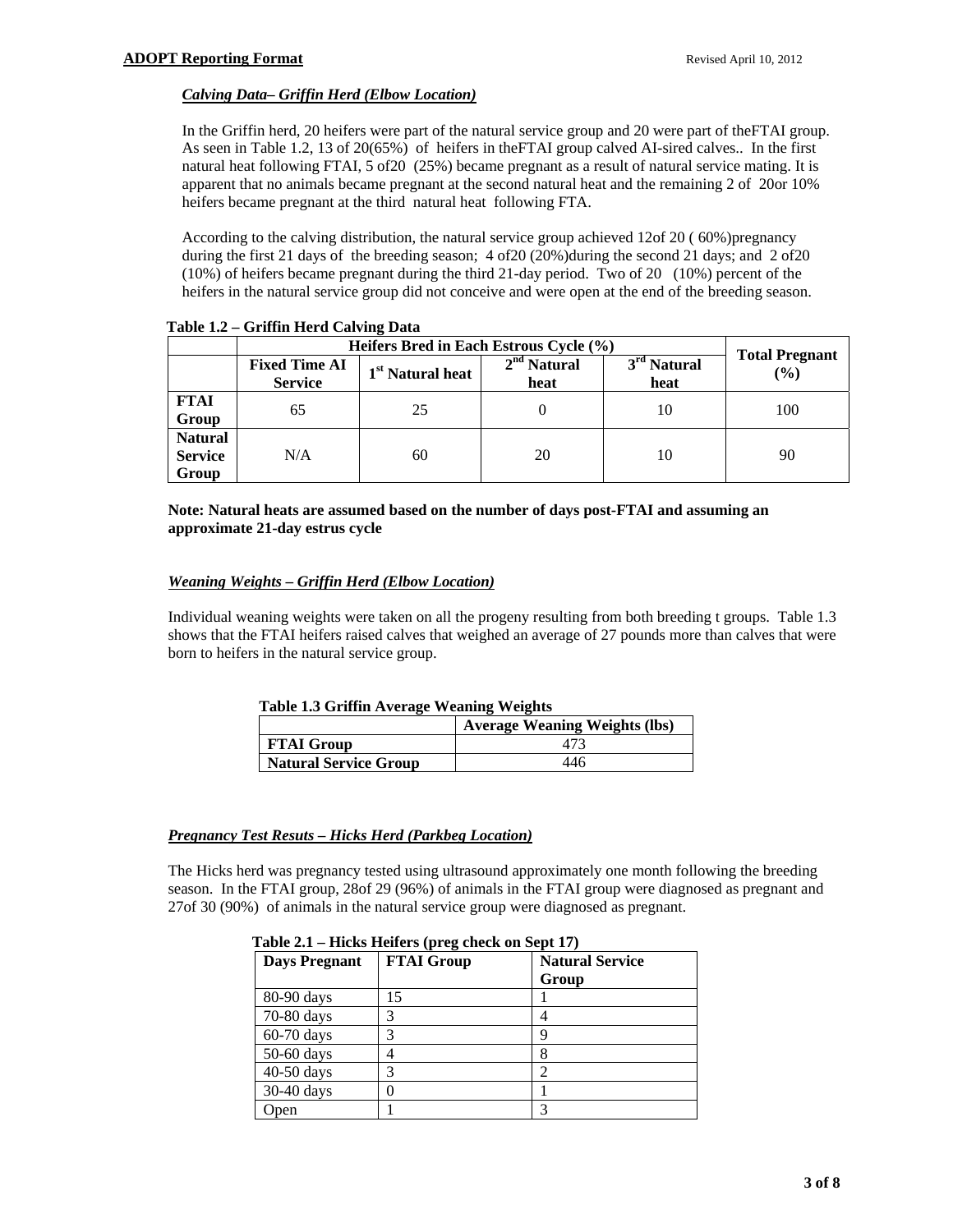# *Calving Data – Hicks Herd (Parkbeg Location)*

In the Hicks herd, 30 heifers were part of the natural service group and 29 were part of FTAI group. As seen in Table 2.2, 18 of 29 (62%) of heifers in the synchronized group became pregnant as a result of FTAI. Four of 29 (14%) became pregnant as a result of natural service mating at the first estrus post-FTAI with an additional 5 of 29 (17%) becoming pregnant during the second natural heat. No animals in the FTAI group became pregnant at the third and fourth natural heats. One animal did not carry her calf to full term. This animal was examined by ultrasonography and listed as being pregnant to the FTAI breeding, but did not deliver a calf. It is assumed that the pregnancy ended unexpectedly while on pasture.

According to the calving distribution, in the natural service group 12 of 30 (40%)became pregnant during the first 21-days of the breeding season; 10 of 30 (33%) during the second cycle and 4 of 30 (13%) during the third cycle.. Three of 30 (10%) of the natural service group heifers did not conceive and were open at the end of the breeding season.

|                                           | Heifers Bred in Each Estrous Cycle (%) |                                  |                        |                        |                              |
|-------------------------------------------|----------------------------------------|----------------------------------|------------------------|------------------------|------------------------------|
|                                           | <b>Fixed Time AI</b><br><b>Service</b> | 1 <sup>st</sup> Natural<br>Cycle | $2nd$ Natural<br>Cycle | $3rd$ Natural<br>Cycle | <b>Total Pregnant</b><br>(%) |
| <b>FTAI</b><br>Group                      | 62                                     | 14                               |                        | N/A                    | 93                           |
| <b>Natural</b><br><b>Service</b><br>Group | N/A                                    | 40                               | 33                     | 14                     | 86                           |

# **Table 2.2 -- Hicks Percentage of Heifers Bred in Each Estrous Cycle**

# **Note: Natural heats are assumed based on the number of days post-FTAI and assuming an approximate 21-day estrus cycle**

#### *Weaning Weight Results – Hicks Herd (Parkbeg Location)*

Individual weaning weights were taken on all the progeny of the heifers in both the FTAI and the natural service groups. Table 2.3 shows that the synchronized group of heifers raised calves that weighed an average of 14 pounds more than calves that were born to heifers in the natural service group.

#### **Table 2.3 Hicks Average Weaning Weights**

|                              | <b>Average Weaning Weights (lbs)</b> |
|------------------------------|--------------------------------------|
| <b>FTAI Group</b>            | 450.4                                |
| <b>Natural Service Group</b> | 436.4                                |

(Note: One heifer was removed from the natural service group because of a broken leg. This animal did not wean a calf.)

# *Pregnancy Test Results – Carpenter Herd (Hanley Location)*

The Carpenter herd was not pregnancy checked until December 12, 2012. Due to the animals being very far along in pregnancy we were not able to have an indication of how many animals were bred in the first cycle. All animals in the FTAI group were pregnant while one animal in the natural service group was diagnosed as being open and not carrying a calf.

# *Calving Data – Carpenter Herd (Hanley Location)*

In the Carpenter herd, 21 heifers were in the natural service group and 21 were in the FTAI group. As seen in Table 3.2, 16 of 21(76%) heifers in the synchronized group became pregnant as a result of FTAI. Five of 21 (24%)t became pregnant at the first natural heat following FTAI.

Calving dates of the natural service group were not recorded at this location. However, the co-operator did note that no calves were born as a result of breeding in the first natural cycle.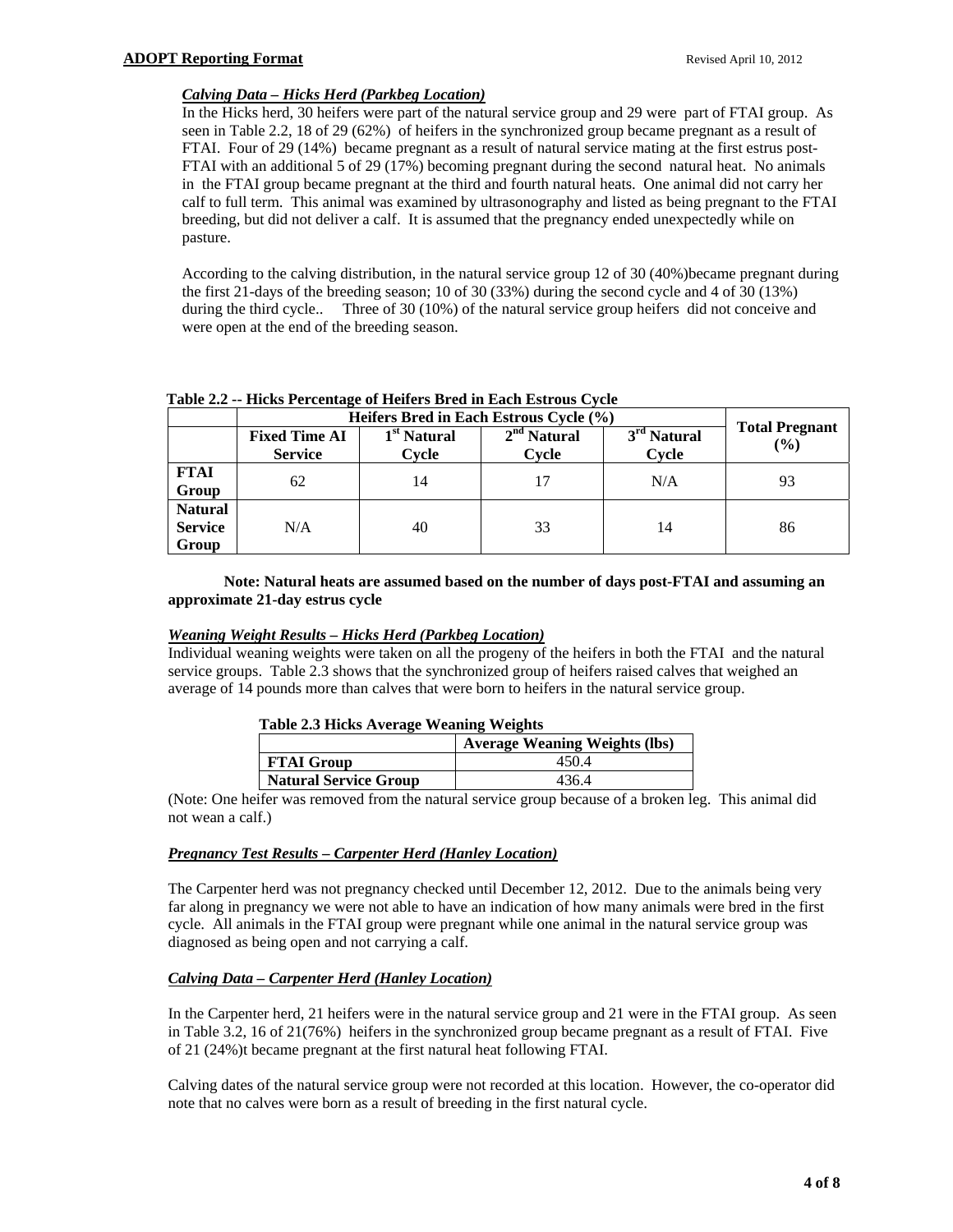|  | Table 3.2 – Carpenter Heifers Conception Rates |  |
|--|------------------------------------------------|--|
|--|------------------------------------------------|--|

|                                 | Heifers Bred in Each Estrous Cycle (%) |                                  |                        | <b>Total</b>                     |                                 |
|---------------------------------|----------------------------------------|----------------------------------|------------------------|----------------------------------|---------------------------------|
|                                 | <b>Fixed Time</b><br><b>AI Service</b> | 1 <sup>st</sup> Natural<br>Cvcle | $2nd$ Natural<br>Cvcle | 3 <sup>rd</sup> Natural<br>Cvcle | <b>Pregnant</b> $(\frac{6}{6})$ |
| <b>FTAIGroup</b>                |                                        | 24                               |                        |                                  | 100                             |
| <b>Natural Service</b><br>Group | N/A                                    |                                  | N/A                    | N/A                              | 95%                             |

#### *Weaning Weight Results – Carpenter Herd (Hanley Location)*

Individual weaning weights were taken on all the progeny of the heifers in both the FTAI and the natural service groups. Table 3.3 shows that the FTAI group of heifers raised calves that weighed an average of 174 pounds more than calves that were born to heifers in the natural service group.

#### **Table 3.3 Carpenter Average Weaning Weights**

|                              | <b>Average Weaning Weights (lbs)</b> |
|------------------------------|--------------------------------------|
| <b>FTAI Group</b>            | 694                                  |
| <b>Natural Service Group</b> |                                      |

#### *Cost Analysis Estrus of Synchronization and Artificial Insemination versus Natural Service*

After feed and yardage, cost of natural service breeding is one of the largest expenses realized by commercial cattle producers in Saskatchewan. As shown in Table 4, current estimates on the cost per calf of using a \$4000 bull for four years of natural service breeding are \$70.83.

| Cost of Bull                        | \$4000  |
|-------------------------------------|---------|
| Salvage Value                       | \$1500  |
| Depreciation                        | \$2500  |
| Yardage, Feed, Pasture/Year         | \$4000  |
| $(\$1000/\text{year*4 years})$      |         |
| Death Loss (10%/year*4 years)       | \$1600  |
| Vet Costs $(\$100$ /year * 4 years) | \$400   |
| Total Cost (4 years of service)     | \$8500  |
| Number of calves sired              | 120     |
| <b>Natural Service Cost/Calf</b>    | \$70.83 |

#### **Table 4 – Cost of Natural Service**

In comparison, estrus synchronization and artificial insemination (FTAI) costs for this project were \$93.87 (See Table 5). This total cost included all drugs, implants, syringes, semen, technician costs and also a prorated clean-up bull costs. For this project, we assumed a 60% conception rate would be achieved through FTAI resulting in 40% of the animals requiring clean- up by natural service.

Based on this assumption, the pro-rated clean- up bull cost of was determined to \$28.33/heifer for the FTAI group heifers . A producer labour charge was not calculated as the cooperating producers anecdotally reported that whatever labour was involved in the breeding process was saved at calving due to calves being born in a more concentrated timeframe. Total time involved in the synchronization and breeding process averaged one hour for each time animals were processed with a total of three hours per location..

# **Table 5 – Cost of Breakdown of Fixed-time Artificial Insemination Program on a Per Animal Basis**

| <b>Estradiol Benzoate</b>          | \$1.32  |
|------------------------------------|---------|
| Progesterone Implant (CIDR)        | \$14    |
| Prostaglandin (Estrumate®)         | \$4.93  |
| Gonodotropin Releasing Hormone     | \$4.29  |
| (GNRH) (Cystorelin®)               |         |
| Needles/Syringes etc.              | \$1     |
| Semen                              | \$25    |
| <b>Technician Cost</b>             | \$15    |
| Clean Up Bull Cost (40% * \$70.83) | \$28.33 |
| <b>Total Cost</b>                  | \$93.87 |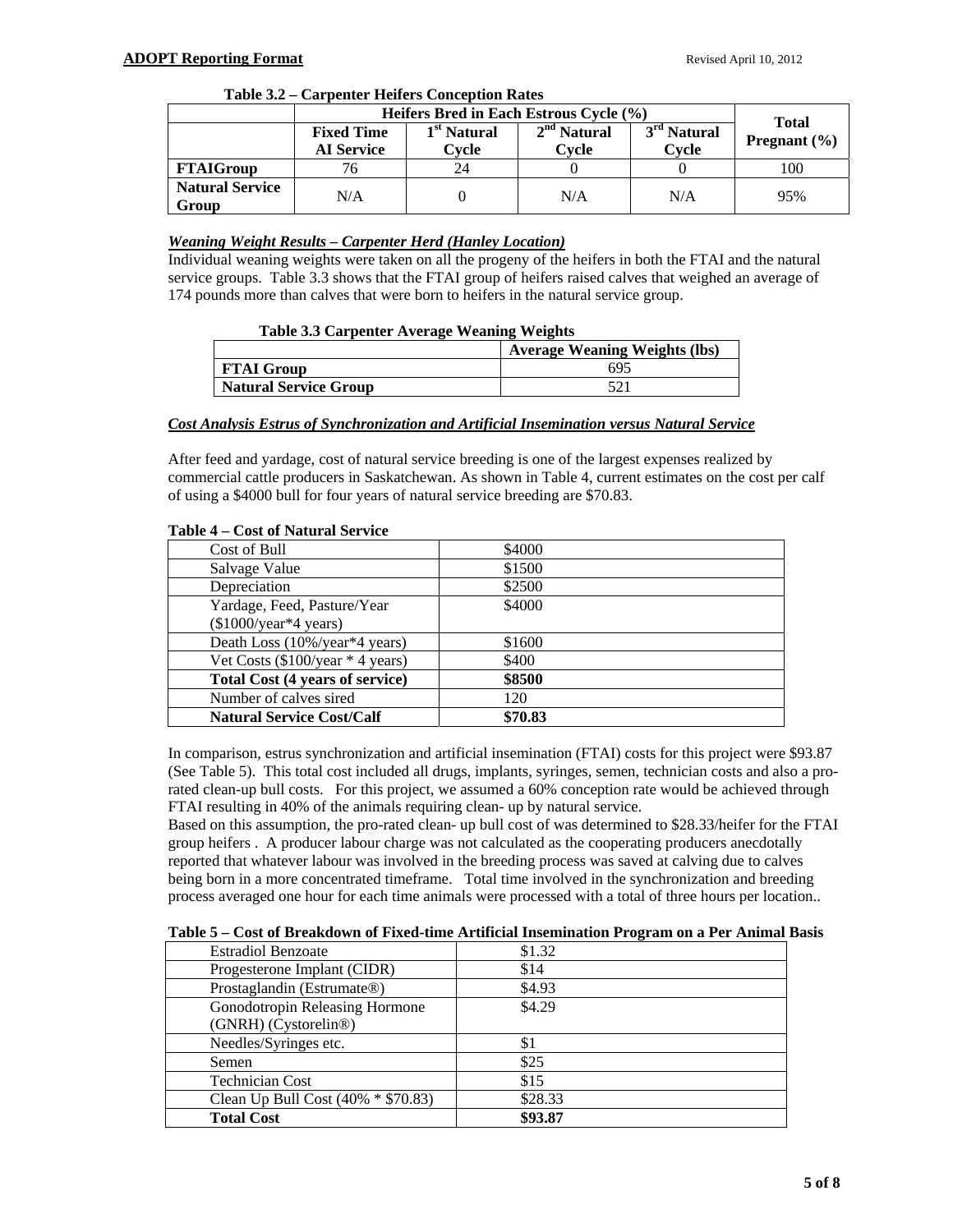As shown in Table 6, two herds involved in the project experienced an economic benefit to the use of estrus synchronization and artificial insemination while one herd experienced a small loss. The Carpenter herd experienced an increase in net returns of \$246 per animal, the Griffin herd experienced an increase in net return of \$18.01 while the Hicks herd had a small loss in profit of \$1.34 using FTAI. When averaged across the three herds involved in this project, a net gain in profit of \$87.56 was experienced.

| <b>Herd</b>                        | <b>Weaning</b><br>Weight<br><b>Advantage</b><br>$(lbs)$ | <b>Economic</b><br>Advantage<br>(\$) | <b>Additional</b><br>Cost of AI<br>Program<br>(\$) | <b>Overall</b><br><b>Profit</b><br>\$) |
|------------------------------------|---------------------------------------------------------|--------------------------------------|----------------------------------------------------|----------------------------------------|
| <b>Carpenter</b>                   | 174                                                     | 269.7                                | 23.04                                              | 246                                    |
| Griffin                            | 27                                                      | 41.85                                | 23.04                                              | 18.01                                  |
| <b>Hicks</b>                       |                                                         | 21.7                                 | 23.04                                              | $-1.34$                                |
|                                    |                                                         |                                      |                                                    |                                        |
| <b>Average Profit Across Herds</b> |                                                         |                                      |                                                    | \$87.56                                |

#### **Table 6 – Economic Comparison**

**Weaning Weight Advantage** = (Synchronized Group Average Weaning Weight – Natural Service Weaning Weight) **Economic Advantage** = (Weaning Weight Advantage \* Average Calf Price 2013 (\$1.55/lb))

**Additional Cost of AI Program** = (Cost of Synchronization Program and AI (Table 5) – Cost of Natural Breeding Program (Table 4))

**Overall Profit** = (Economic Advantage – Additional Cost of AI Program)

#### *Extension Activities*

This project was discussed at Saskatchewan Ministry of Agriculture's Breeding for Profit – Heifer Development Workshops in Alameda on December 7th and Maple Creek on December 8th 2012. There were approximately twenty producers at each location. Excerpts of data from this project have also been highlighted in a newspaper article that was published in twelve Saskatchewan newspapers in January of 2013.

On June 25, 2013, details of this project were presented during seminars delivered by Dr. Colin Palmer, Travis Peardon and Colby Elford at the Western Beef Development Centre Field Day. Estimated attendance at those seminars was 100 people. Travis Peardon also presented highlights of this project at the Saskatchewan Beef Industry Conference held at the Saskatoon Inn, Jan. 23, 2014 with an estimated attendance of 250 people at that seminar.

The design and results of this project were also presented at Saskatchewan Ministry of Agriculture's Breeding For Profit Artificial Insemination Schools held in Yorkton on December 3, 2014 and in Saskatoon on February 2, 2014. There were ten people in attendance at each of these meetings.

This project is also featured in the Saskatchewan Stock Grower's Association Beef Business publication in March 2014.

#### **11. Conclusions and Recommendations**

Fixed-time artificial insemination has not been widely adopted by commercial, beef cattle producers in Saskatchewan. We believe this is in part due to myths surrounding this type of technology. Commonly held beliefs include too much labour involved, difficulty processing animals three times in nine days, synchronization protocols are too complicated, conception rates are marginal at best and also the economic benefit does not outweigh the costs involved.

Through this project we have learned that none of these myths are true. At each location, minimal time was involved in this project. A total of approximately three hours was dedicated at each location to running animals through chutes. As well, our producers all commented on how each time the animals came through the processing facilities it became easier. It is theorized that the animals learned the systems and became accustomed to handling. While the synchronization protocols involve three different drugs and a vaginal implant, it was not hard to follow. For this project each producer received a written protocol explaining what was necessary for each day of the project. No mistakes were made as a result. Typical industry expectations of this type of breeding system are conception rates between 40 and 60% with an average of 50%. The herds in this project had conception rates that exceeded these expectations with a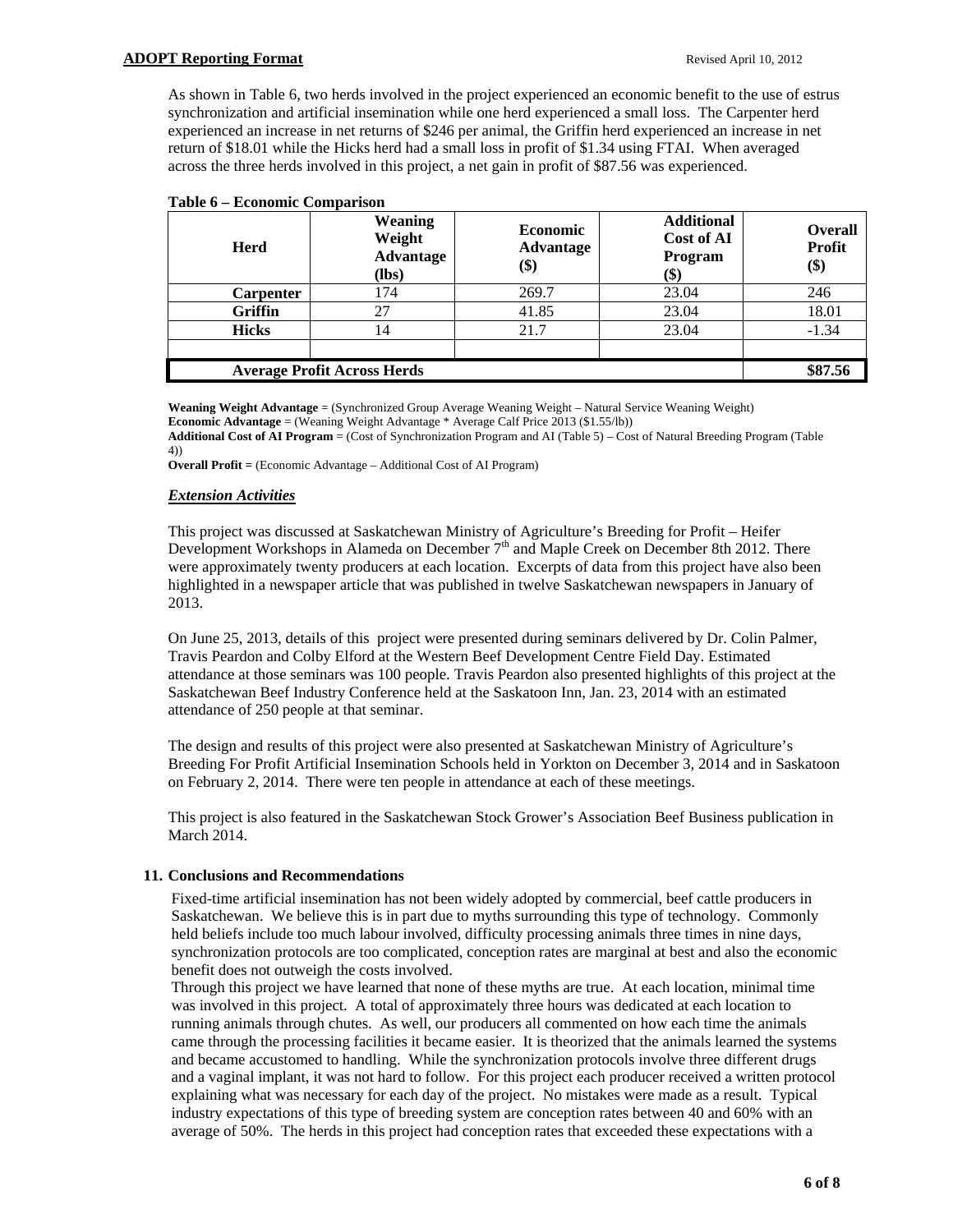range from 62% to 76% with an average of 67%. This project also demonstrated that on average an economic benefit of \$87.56 per head could be realized by the use of this technology. This is substantial as it did not require any more land or animals to substantially increase the revenue to these producers. Existing resources were simply maximized.

Fixed-time artificial insemination is a technology that should be adopted by commercial cattle producers to increase returns.

\_\_\_\_\_\_\_\_\_\_\_\_\_\_\_\_\_\_\_\_\_\_\_\_\_\_\_\_\_\_\_\_\_\_\_\_\_\_\_\_\_\_\_\_\_\_\_\_\_\_\_\_\_\_\_\_\_\_\_\_\_\_\_\_\_\_\_\_\_\_\_\_\_\_\_\_\_\_\_\_\_\_\_\_\_

#### **Supporting Information**

#### **12. Acknowledgements**

This project has been discussed at several Saskatchewan Ministry of Agriculture meetings and has been the focus of several print articles. The ADOPT program was acknowledged during each presentation and article.

\_\_\_\_\_\_\_\_\_\_\_\_\_\_\_\_\_\_\_\_\_\_\_\_\_\_\_\_\_\_\_\_\_\_\_\_\_\_\_\_\_\_\_\_\_\_\_\_\_\_\_\_\_\_\_\_\_\_\_\_\_\_\_\_\_\_\_\_\_\_\_\_\_\_\_\_\_\_\_\_\_\_\_\_\_\_\_\_

#### **13. Appendices**

#### **Abstract**

#### **14. Abstract/Summary**

Estrus synchronization and fixed-time artificial insemination has been in use on seedstock operations in Saskatchewan for several years. Key benefits of this technology have been access to superior genetics that would otherwise be unaffordable, the use of proven bulls with high accuracy expected progeny differences (EPD's), and a shortening of calving periods. The same benefits realized by the seedstock sector are also available to commercial producers. The aim of this ADOPT project was to demonstrate that these benefits can be realized by commercial cattle producers here in Saskatchewan.

At each of 3 locations throughout the province 40 to 60 heifers were identified for inclusion in the project. Half of the heifers were put into a natural service treatment group; the remaining animals were placed in a progesterone implant based estrus synchronization treatment group (Fixed-time artificial insemination, FTAI). The animals in the FTAI group were put through the chute a total of three times. Each producer selected the bull to be used for artificial insemination (AI) and the natural service heifers were bred to bulls owned by the respective producer. AI was performed by an experienced technician. Approximately 10 days after insemination the AI group heifers were turned in with a clean-up bull to breed any that did not become pregnant to the AI.

Conception rates to FTAI ranged from 62 to 76 percent with an average of 67 percent across all three herds. This exceeded current industry expectations of a range from 40 to 60% with an average of 50%.

A definite weaning weight advantage was evident for the FTAI treatments. This advantage ranged from 14 to 174 lbs with an average 72 pound advantage for the FTAI treatments. Using an average calf price for steers and heifers of \$1.55 per pound (typical of 2013 fall prices), there is an average economic advantage of \$112 dollars per calf. The total cost for FTAI during this project, including all drugs, semen, AI technician fee and clean up bull, was approximately \$94 per heifer. This is approximately \$23 more per calf than the cost of recent estimates of using a \$4000 bull for natural service on heifers. Even when considering these costs, the FTAI treatment still showed an average economic advantage of approximately \$88 a head over the natural service treatment.